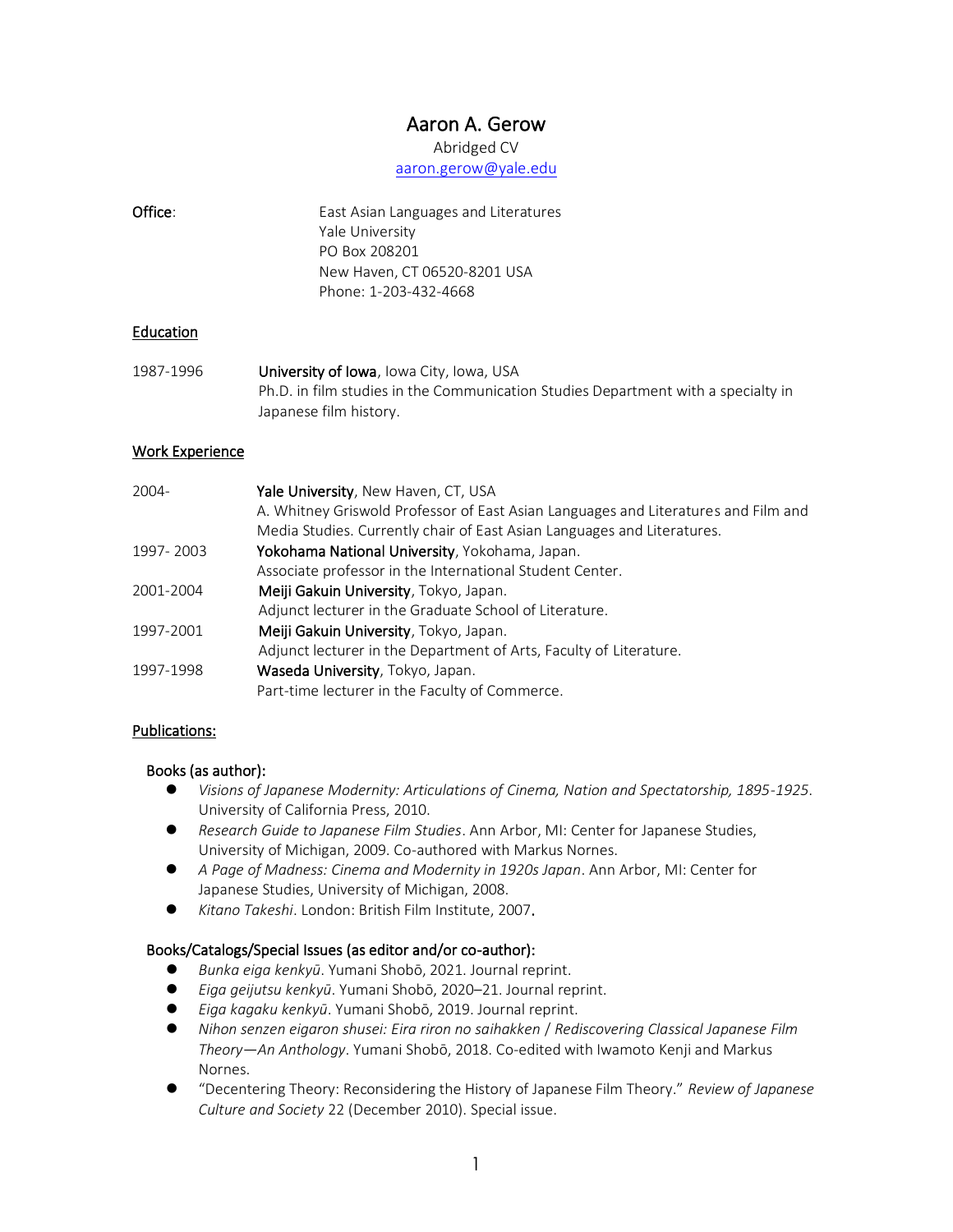⚫ *In Praise of Film Studies: Essays in Honor of Makino Mamoru*. Yokohama, Ann Arbor: Kinema Club, 2001. Edited with Markus Nornes.

## Articles (book chapters, catalog articles, introductions):

- ⚫ "Early Cinema." *The Japanese Cinema Book*. Eds. Hideaki Fujiki and Alastair Phillips. London: BFI, 2020. Pp. 25-37.
- ⚫ "'Tanpen' to iu jikansei—Murakami Haruki to eiga." *Bunka hyosho toshite no Murakami Haruki: Sekai no Haruki no yomikata*. Eds. Ishida Hitoshi and Antonin Bechler. Tokyo: Seikyusha, 2020. Pp. 226-239.
- ⚫ "Ozu to Asia via Hasumi," *Reorienting Ozu: A Master and His Influence*. Ed. Jinhee Choi. New York: Oxford University Press, 2018. Pp. 45–58.
- ⚫ "One Print in the Age of Mechanical Reproduction: Film Industry and Culture in 1910s Japan," *Early Cinema in Asia*. Ed. Nick Deocampo. Bloomington: Indiana University Press, 2017. Pp. 140–156.
- ⚫ "Globalism, New Media, and Cinematically Imagining the Inescapable Japan," *Routledge Handbook of East Asian Popular Culture*. Eds. Koichi Iwabuchi, Chris Berry, and Eva Tsai. London: Routledge, 2017. Pp. 86–92.
- ⚫ "From Film to Television: Early Theories of Television in Japan," *Media Theory in Japan*. Eds. Marc Steinberg and Alex Zahlten. Durham: Duke University Press, 2017. Pp. 33–51.
- ⚫ "Kurosawa Kiyoshi, Dis/continuity, and the Ghostly Ethics of Meaning and Auteurship." *The Global Auteur: The Politics of Authorship in 21st Century Cinema*. Eds. Seung-hoon Jeong and Jeremi Szaniawski. New York: Bloomsbury, 2016. Pp. 343–359.
- ⚫ "War and Nationalism in Recent Japanese Cinema: *Yamato*, Kamikaze, Trauma, and Forgetting the Postwar." *Divided Lenses: Screen Memories of War in East Asia*. Eds. Chiho Sawada and Michael Berry. Honolulu: University of Hawai'i Press, 2016. Pp. 196-219.
- ⚫ "Tasha to iu manazashi to senryaku: Richī to Andāson no *The Japanese Film* no fukuzatsuna kanōsei." *Nihon eiga no kaigai shinshutsu—Bunka senryaku no rekishi*. Ed. Iwamoto Kenji. Tokyo: Shinwasha, 2015. Pp. 321–336.
- ⚫ "Critical Receptions: Historical Conceptions of Japanese Film Criticism." *Oxford Handbook of Japanese Cinema*. Ed. Miyao Daisuke. Cambridge: Oxford University Press, 2014. Pp. 61–78. "Japan." *The International Film Musical*. Ed. Corey Creekmur and Linda Mokdad. Edinburgh: Edinburgh University Press, 2012. Pp. 157–170.
- ⚫ "Aoyama Shinji." *Fifty Contemporary Film Directors.* Second Edition. Ed. Yvonne Tasker. London: Routledge, 2011. Pp. 27–38.
- ⚫ "Japanese Film and Television." *Routledge Handbook of Japanese Culture and Society*. Eds. Victoria Lyon Bestor and Theodore C. Bestor, with Akiko Yamagata. London: Routledge, 2011. Pp. 213-225.
- ⚫ "Kind Participation: Postmodern Consumption and Capital with Japan's Telop TV." *Television, Japan, and Globalization*. Eds. Mitsuhiro Yoshimoto, Eva Tsai, JungBong Choi. Ann Arbor: Center for Japanese Studies, University of Michigan, 2010. Pp. 117-150.
- ⚫ "Benshi ni tsuite: Juyō kisei to eigateki shutaisei.". *Nihon eiga wa ikite iru 2: Eigashi o yominaosu*. Ed. Yomota Inuhiko, et al. Tokyo: Iwanami Shoten, 2010. Pp. 117-159.
- ⚫ "Nihon/eiga/riron." *Nihon eiga wa ikite iru 1: Nihon eiga wa ikite iru*. Ed. Yomota Inuhiko, et al. Tokyo: Iwanami Shoten, 2010. Pp. 159-199.
- ⚫ "Narrating the Nation-ality of a Cinema: The Case of Japanese Prewar Film." *The Culture of Japanese Fascism*. Ed. Alan Tansman. Durham, NC: Duke University Press, 2009. Pp. 185-211.
- ⚫ "Playing with Postmodernism: Morita Yoshimitsu's *Family Game*." *Japanese Cinema: Texts and Contexts*. Eds. Alastair Phillips and Julian Stringer. London: Routledge, 2008. Pp. 240-252.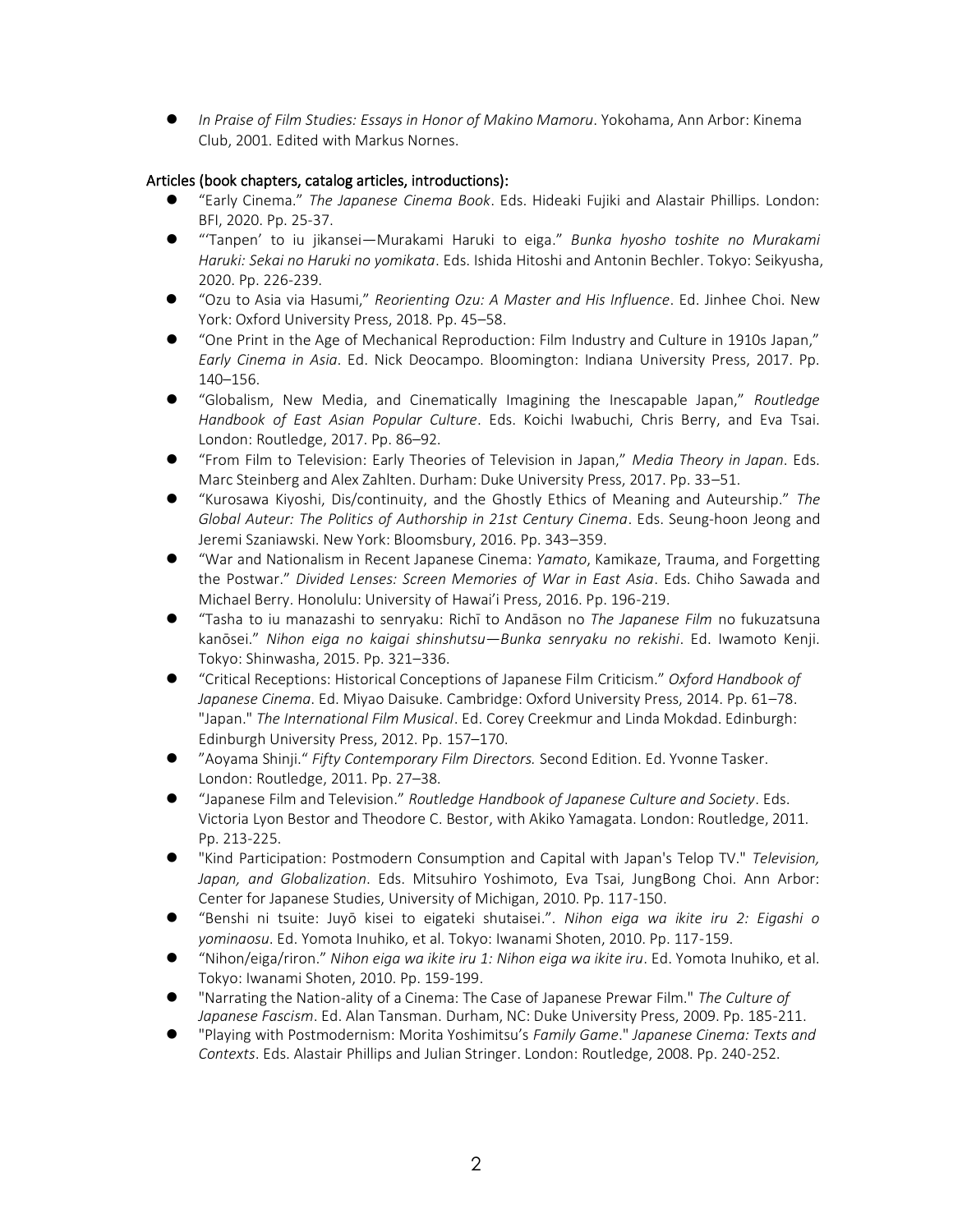- ⚫ "Wrestling with Godzilla: Manga Monsters, Puroresu and the National Body." *In Godzilla's Footsteps*. Eds. William Tsutsui and Michiko Ito. New York: Palgrave Macmillan, 2006. Pp. 63-81.
- ⚫ "*Taiyō* to Nihon no aida: Eiga ni okeru intanashonaruna rinri." *Eiga* Taiyō *ofisharu bukku*. Eds. Aleksander Sokurov, et al. Tokyo: Ōta Shuppan, 2006. Pp. 148-157.
- ⚫ "Nation, Citizenship and Cinema." *A Companion to the Anthropology of Japan.* Ed. Jennifer Robertson. Malden, MA: Blackwell Publishers, 2005. Pp. 400-414.
- ⚫ "Waku o hamidashite iru tasha." *Okinawa ni tachisukumu: Daigaku o koete shinkasuru chi*. Eds. Iwabuchi Kōichi, Tada Osamu and Tanaka Yasuhiro. Tokyo: Serika Shobō, 2004. Pp. 171-179.
- ⚫ "From the National Gaze to Multiple Gazes: Representations of Okinawa in Recent Japanese Cinema." *Islands of Discontent: Okinawan Responses to Japanese and American Power*. Eds. Laura Hein and Mark Selden. Lanham: Rowman and Littlefield , 2003. Pp. 273-307.
- ⚫ "Ripetizione e rottura nei film di Kawase Naomi." *Kawase Naomi: i film i cinema*. Ed. Maria Roberto Novielli. Torino: Effata Editrice, 2002. Pp. 30-37.
- ⚫ "The Industrial Ichikawa: Ichikawa Kon after 1976." *Kon Ichikawa*. Ed. James Quandt. Ontario: Cinematheque Ontario, 2001. Pp. 385-397.
- ⚫ "The Word Before the Image: Criticism, the Screenplay, and the Regulation of Meaning in Prewar Japanese Film Culture." *Word and Image in Japanese Cinema*. Eds. Carole Cavanaugh and Dennis Washburn. Cambridge: Cambridge University Press, 2000. Pp. 3-35.
- ⚫ "Consuming Asia, Consuming Japan: The New Neonationalist Revisionism in Japan." *Censoring History: Citizenship and Memory in Japan, Germany, and the United States*. Eds. Mark Selden and Laura Hein. Armonk, NY: M. E. Sharpe, 2000. Pp. 74-95.
- ⚫ "*Miyamoto Musashi* to senjichū no kankyaku." *Eiga kantoku Mizoguchi Kenji*. Ed. Yomota Inuhiko. Tokyo: Shinyōsha, 1999. Pp. 226-250.

# Articles (periodicals):

- ⚫ "Theorizing the Theory Complex in Japanese Film Studies," *Journal of Japanese and Korean Cinema* 11.2 (2019): 103-108.
- ⚫ "Kawabata and Cinema: The Ambivalence of Knowledge, Medium, and Influence." *Japan Forum* 30.1 (2018): 26–41. Invited submission as part of the special issue "Kawabata Yasunari in the Twenty-First Century."
- ⚫ "Colonial Era Korean Cinema and the Problem of Internalization," *Trans-Humanities* 8.1 (2015): 27–46.
- ⚫ "War and Nationalism in *Yamato*: Trauma and Forgetting the Postwar." *The Asia-Pacific Journal: Japan Focus* 9.24 (13 June 2011): <https://apjjf.org/2011/9/24/Aaron-Gerow/3545/article.html>
- ⚫ "Introduction: The Theory Complex" and "The Process of Theory: Reading Gonda Yasunosuke and Early Film Theory," *Review of Japanese Culture and Society* 22 (December 2010): 1–13, 37–43.
- ⚫ "The Homelessness of Style and the Problems of Studying Miike Takashi." *Canadian Journal of Film Studies/Revue Canadienne d'Études Cinématographiques* 18.1 (Spring 2009): 24-43.
- ⚫ "The Empty Return: Circularity and Repetition in Recent Japanese Horror Films." *Minikomi: Informationen des Akademischen Arbeitskreis Japan* N. 64 (2002): 19-24.
- ⚫ "A Scene at the Threshold: Liminality in the Films of Kitano Takeshi," *Asian Cinema* 10.2 (Spring/Summer 1999): 107-115.
- ⚫ "Fantasies of War and Nation in Recent Japanese Cinema." *Japan Focus* (20 February 2006): <https://apjjf.org/-Aaron-Gerow/1707/article.html>
- ⚫ "Tatakau kankyaku: Dai Tō-a Kyōeiken no Nihon eiga to juyō no mondai." *Gendai shisō* 30.9 (July 2002): 139-149.
- ⚫ "Recognizing 'Others' in a New Japanese Cinema." *Japan Foundation Newsletter* 29.2 (January